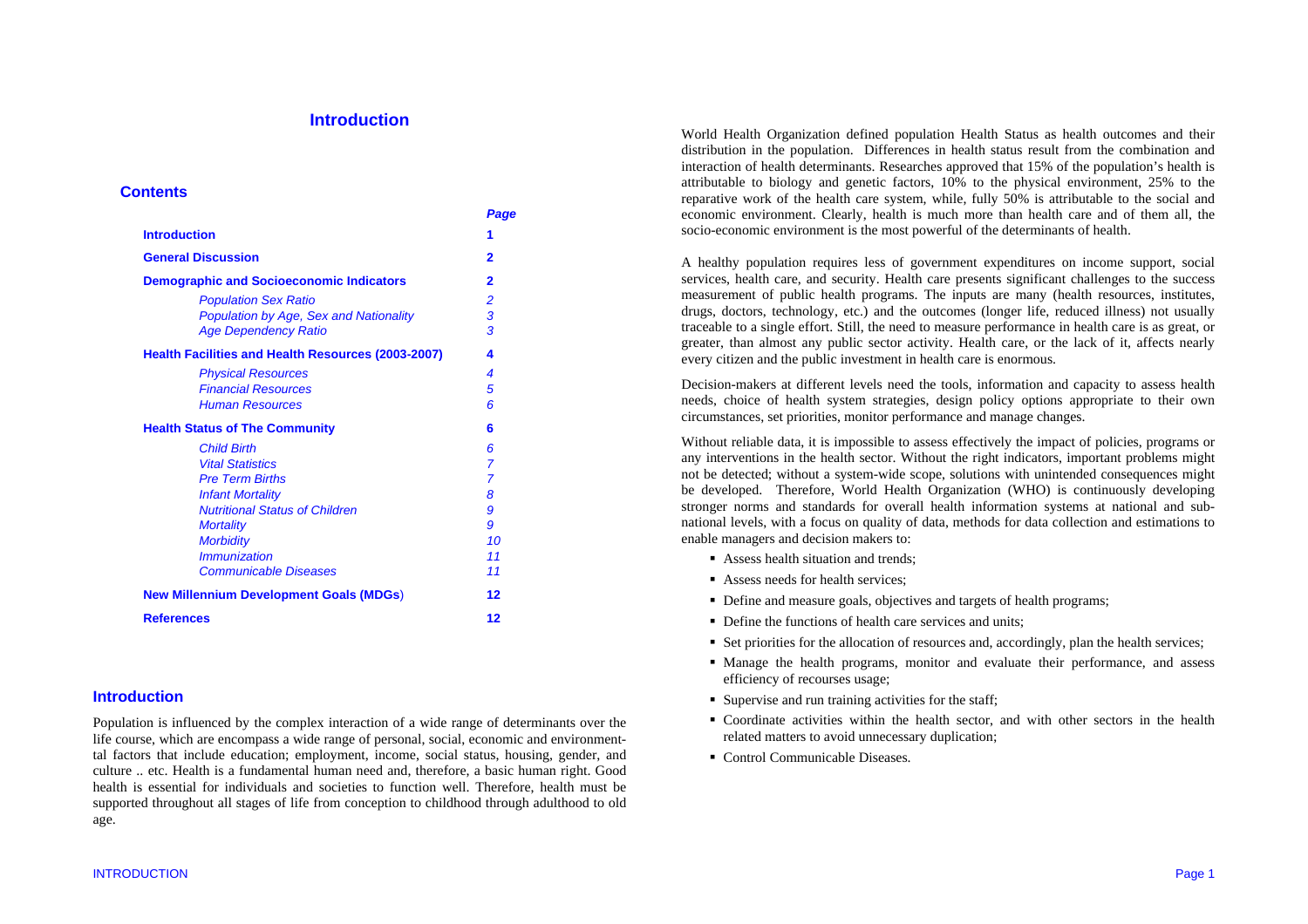## **General Discussion**

Health Statistics report serves as an executive summary of most of the activities encountered in heath sector during 2007. It contains health indicators and information on health and health related issues including health care services provision and utilization for all national and residents in the Kingdom of Bahrain. The data presented in the report covers all the services provided by Ministry of Health. It also covers some information on the health services provided health and health related establishments. The information is collected, verified and presented by Health Information Directorate. The report is divided into sections on population demography, morbidity, mortality status, hospitals and health centers utilization, health resources and other related matters. Considerable attention was given to the completeness, consistency and validity of the data prior to publication.

Readers of the report will notify the following major changes:

- New chapters were added in the private hospitals section mainly Al-Hilal and Al Amal Hospitals.
- No data was published for The Urology and Plastic Surgery Hospital as the hospital was not operated due to building renovation.
- Conventions used in the report are presented at the beginning of each chapter after table of contents whenever applicable. The main purpose of the convention was to simplify understanding of medical terminologies in the reports, providing explanation of the abbreviations in full forms and giving more clarifications for uncertainty of some aspects or figures.

This section contains a brief discussion on health status and health services in 2007. It is intended to be meaningful to educate members of general public as well as to health care professionals. The body of this report is structured as follows:

- Summary statistics of the population of the Kingdom (Patients who are considered as customers of the health system)
- Health resources (physical, financial, and human resources)
- Health services, programmes and activities
- Health status (mortality and morbidity)

The report consists of twenty chapters which show statistics of all Health indicators for the Kingdom in summary. Chapters will cover all the above items such as the socioeconomic  $\&$ demographic characteristics, health resources, utilization of Health Institutions, and health status. Chapter two presents selected tables that show the population estimates for the year 2007 based on 2001 census. Chapter 3-9 focus on resources, facilities services, vital, morbidity and mortality statistics of Ministry of Health. Chapter ten present some of the activities in Military Hospital and chapters 11-19 cover the services at Private Hospitals.

# **Demographic and Socioeconomic Indicators**

The estimated 2007 population was 1,039,297 and 620,378 in 1997. The proportions of the Bahraini nationals to Non-Bahrainis were relatively constant over the last 10 years. In the year 2007, 50.7% of the population was Bahraini and 49.3% were Non-Bahraini, compared to 61.2% Bahraini and 38.8% Non-Bahraini in 1997 (see fig.1). Change in the calculation method of calculating the population in 2007 which was based on Central Population Registry (CPR), August, 2007 adjusted as for 2007 Mid Year Population, while the calculation of population estimates in previous years were based on 2001 & 1991 census

| Population by Census 2007 & 1997        | <b>Table 1</b> |          |                  |
|-----------------------------------------|----------------|----------|------------------|
| <b>Estimated Population<sup>1</sup></b> | $2007^2$       | $1997^3$ | Annual % Change* |
| Bahraini                                | 527,433        | 397,953  | 2.9              |
| Non-Bahraini                            | 511.864        | 240.423  | 1.1              |
| Total                                   | 1.039.297      | 620,378  | 5.3              |

 *1 Source: Central Informatics Organization* 

*2 Based on Central Population Registry, August, 2007 adjusted as for 2007 mid year population* 

*3 1997 population estimates based on 1991 census* 

 *\* Annual % Change= [(Pop.2007/Pop.1997)1/t -1] \* 100* 



## *Population Sex Ratio*

The sex ratios (male per 100 female) for the total population were relatively high in both years both years irrespective to the nationality (141 in 1997 and 155 in 2007). This is also true for Non-Bahraini population; (243 in 1997 and 250 in 2007). This was due to the male-dominant immigration, especially the middle age group (i.e. the working age group). However; sex ratio among the Bahraini was constant at 102 for both years, (see table2).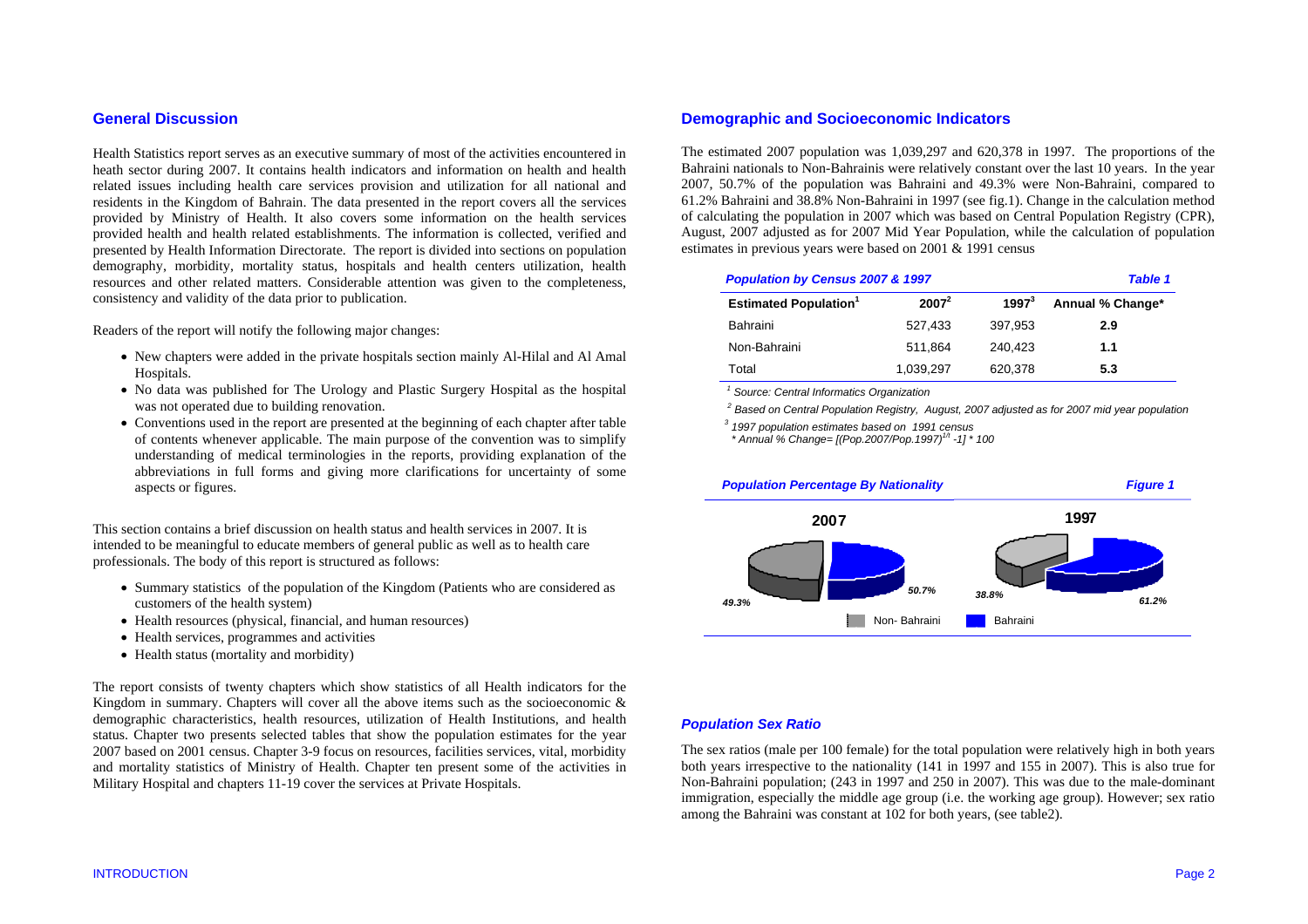| <b>Population Sex Ratio</b> |       | <b>Table 2</b> |
|-----------------------------|-------|----------------|
| <b>Nationality</b>          | 2007* | 1997           |
| Bah                         | 102   | 102            |
| Non-Bah                     | 250   | 243            |
| Total                       | 155   | 141            |

 *\*Based on CPR August, 2007 Adjusted as for 2007 Mid Year Population* 

 *Population Sex Ratio (male per 100 female) = (No. Male/No. Female)\*100* 

## *Population by Age, Sex and Nationality*

As mentioned previously, although there has been an increase in the estimated population in 2007 from 1997 (as illustrated in table3), but the percentage of people under 15 years of age has decreased since 1997 from 31.1% to 21.1%. This was due to mainly the increase of literacy rate among people and good family planning programs provided. In fact, this decrease was also true for both nationalities. Nevertheless, the Bahraini population of this age group took the bulk of these percentages which was 40.9% in 1997 and 32.1% in 2007, comparing to 15.6 in 1997 and 9.9% in 2007 for Non- Bahraini.

| <b>Population Distribution by Age Group &amp; Nationality</b> |      |        |              |      |        |       |
|---------------------------------------------------------------|------|--------|--------------|------|--------|-------|
| Population (%)                                                |      | 2007*  |              |      | 1997   |       |
|                                                               | Male | Female | <b>Total</b> | Male | Female | Total |
| <b>Bahraini</b>                                               |      |        |              |      |        |       |
| Pop $<$ 15                                                    | 32.4 | 31.7   | 32.1         | 41.4 | 40.3   | 40.9  |
| $15 - 64$                                                     | 63.4 | 63.5   | 63.4         | 55.2 | 56.6   | 55.9  |
| $65+$                                                         | 4.2  | 4.8    | 4.5          | 3.4  | 3.1    | 3.3   |
| Non-Bahraini                                                  |      |        |              |      |        |       |
| Pop <sub>15</sub>                                             | 7.0  | 17.0   | 9.9          | 11.4 | 25.8   | 15.6  |
| $15 - 64$                                                     | 92.6 | 82.3   | 89.7         | 88.3 | 73.6   | 84.0  |
| $65+$                                                         | 0.4  | 0.7    | 0.5          | 0.4  | 0.6    | 0.4   |
| Total (both Nat.)                                             |      |        |              |      |        |       |
| Pop <sub>15</sub>                                             | 17.7 | 26.4   | 21.1         | 27.3 | 36.4   | 31.1  |
| $15 - 64$                                                     | 80.3 | 70.3   | 76.3         | 70.7 | 61.2   | 66.8  |
| $65+$                                                         | 2.0  | 3.3    | 2.5          | 2.0  | 2.4    | 2.2   |

 *\* Based on Central Population Registry (CPR) August, 2007 adjusted as for 2007 mid year population, while the 1997 population estimates based on 1991 census* 

The proportion of middle age group or working group aged (15-64) years out of the overall population was two third of the total population 76.3% in 2007 and 66.8% in 1997. The population proportion by nationality was 63.4% for Bahrainis and 89.7% were non-Bahraini in 2007. However, in 1997 it was 55.9% were Bahrainis and 84.0% were Non-Bahrainis. There was a noticeable increment in the percentage among Non-Bahraini than Bahraini population of the age group 15-64 years in both estimates.

However, the percentage of persons aged 65 years and over has been maintained at a low proportion 2.5% during 2007 and 2.2% in 1997. While the distribution of that age group by nationality showed that, 4.5% among Bahrainis and 0.5% for non-Bahraini in 2007

As shown in table 3 that sex differential is in favour of female in the youngest (age  $<$  15 years) (26.4) and oldest 65+ (3.3), but not in the middle age especially among Non-Bahraini. While it is nearly the same percentage for both sex among Bahraini.

#### *Age Dependency Ratio*

The total dependency ratio in Bahrain (defined as the number of persons in a population who are not economically active for every 100 economically active persons in that population). It is usual to use as a rough guide the Childhood dependency ratio (age groups 0-14) and aging dependency ratio (aged  $65+$ ), to the population in the age group 15-64 years, since the retirement age in Bahrain is 65 years.

| <b>Dependency Ratios</b>          |       |               |      | Table 4       |
|-----------------------------------|-------|---------------|------|---------------|
| <b>Population</b>                 | 2007* |               |      | 1997          |
|                                   | Bah.  | Total<br>Pop. | Bah. | Total<br>Pop. |
| Childhood dependency ratio (0-14) | 50.6  | 27.7          | 73.1 | 46.5          |
| Aging dependency (aged 65+)       | 7.1   | 3.3           | 5.9  | 3.3           |
| Total                             | 57.7  | 31.0          | 79.0 | 49.8          |

 *\* Based on Central Population Registry (CPR) August, 2007 adjusted as for 2007 mid year population, while the 1997 population estimates based on 1991 census.* 

There is a significant drop in the dependency ratio in both nationalities for the past ten years. In year 2007, the dependency ratio was 27.7%, 3.3% and 31.0% for the childhood, aged and the total dependency ratio populations respectively. Comparing to 1997, the dependency ratios were 46.5%, 3.3% and 49.8% (see table 4).

However, the dependency ratio for Bahraini only was 50.6%, 7.1 % and 57.7% for the childhood, aged and the total dependency ratio populations in 2007 respectively. While the dependency to 73.1%, 5.9 % and 79.0% respectively in 1997.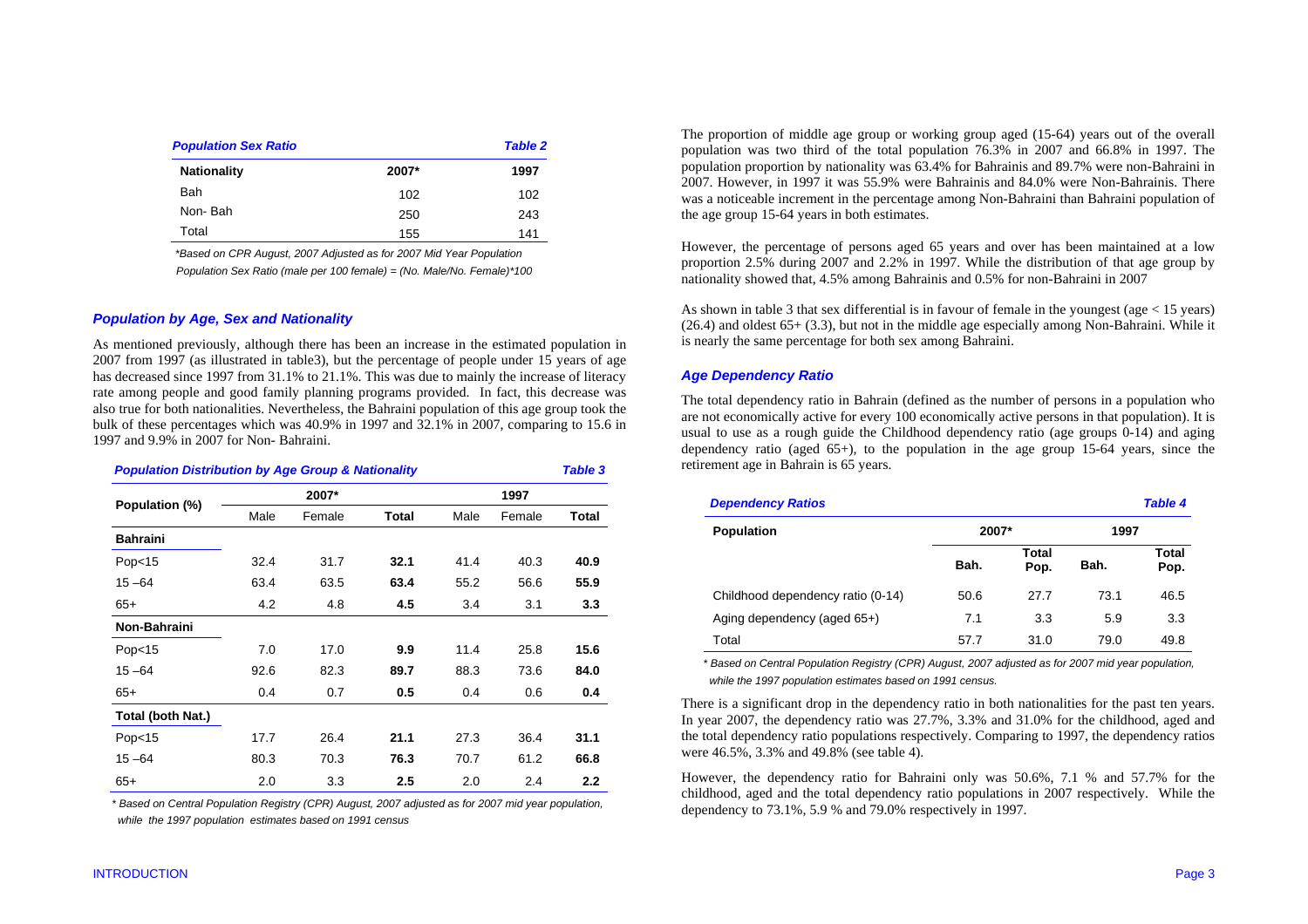Table 5 below shows that in 2007 the total dependency ratio as for both nationalities is higher among female than in male, while it is nearly even among Bahraini population in 2007. This reflects the changes in the trends of the labour market in Bahrain.

| <b>Dependency Ratios by sex</b><br><b>Table 5</b> |                 |        |             |        |       |        |  |
|---------------------------------------------------|-----------------|--------|-------------|--------|-------|--------|--|
| <b>Population</b>                                 | <b>Bahraini</b> |        | N. Bahraini |        | Total |        |  |
|                                                   | Male            | Female | Male        | Female | Male  | Female |  |
| 1997                                              | 81.3            | 76.7   | 13.3        | 35.8   | 41.4  | 63.3   |  |
| 2007*                                             | 57.8            | 57.5   | 8.0         | 21.4   | 24.5  | 42.3   |  |

 *\* Based on Central Population Registry (CPR) August, 2007 adjusted as for 2007 mid year population, while the 1997 population estimates based on 1991 census* 

However, the number of individuals receiving welfare payments from the kingdom has increased for the past five years as reported by Ministry of Labour. The value of the payment rose yearly from BD. 8.0 million in 2005 to BD. 9.5 million in 2006 and BD. 13.6 million in 2007. More than 55% out of payments goes for the elderly, disables and unemployment.

## **Health Facilities and Health Resources (2003-2007)**

## *Physical Resources*

The Health system delivery is partnership between both government and private sectors. The Ministry of Health played a major role in the provision, improving, regulating and sustaining quality health care services.

Health facilities have improved rapidly during the past five years which illustrated in table 6. This can be witnessed clearly through the remarkable evolution in regard to the type and quality of the services at Salmaniya Medical Complex (main hospital in Bahrain). Many improvement initiatives took place so that all patients received proper medical care. Different performance and quality measures were introduced with coordination with specialized international organizations. Bed utilisation team was formed whose main task was to come up with the ideal hospital bed utilization proposal. New Accident and Emergency Unit expansion was operated including new toxicology laboratory, special pharmacy, patients' waiting room, patients triage and the upgrading of the ambulance services. As well as providing new medical treatment rooms for the Sickle Cell diseases at the emergency unit, and minimizing the patients' waiting list to outpatient clinics appointments. Improving intensive care unit and furnishing it with advanced ICU equipments that comply with international standards. Number of beds was increased in the Day Case unit. New drugs were added to the hospitals pharmacy.

Furthermore, new plans were set to establish heredity diseases treatment center for the Sickle Cell and Thalassemia patients which includes inpatients services, outpatient and emergency clinics, blood transfusion and a small ward. The centre will offer day case management of painful crisis to reduce unnecessary hospital admissions. This alternative approach will be established to provide quality, instant and specialized services to heredity diseases patients. The center will represent a quantum leap in serving those patients in the Kingdom of Bahrain. The renovation of Al Gazali building at Psychiatric Hospital was also completed.

However, The Ministry encourages the investment in health care services through private sector. This can be noticeable through the opening of Al-Amal Hospital at Hamad Town on  $13<sup>th</sup>$  July 2007 furnished with 35 beds serving the adjacent areas and villages. By doing so, the number of private hospitals increased to twelve hospitals.

The Ministry's main principle is to focus on promoting primary health care approach to ensure that health services are integrated at the point of delivery. The approach, which has proved itself not only in the kingdom, but also around the world to be a cost-effective and efficient base for a well functioning health system, is a crucial element in health security; and in population health in general. The Ministry's main goal is to deliver an effective primary health care system with an equitable and affordable coverage of the whole population with preventive, curative and rehabilitative care, and with good referral systems to secondary and tertiary levels of care. These fundamental principles are reflected easily in the Ministry's continuous improvements initiatives such as:

- o The upgrading and reopening of Zallaq Health Center on 8<sup>th</sup> March 2007, costing BD. 450,000. The center serves ten residential blocks at Zallaq village on area nearly 960  $m^2$ . It provides all services such as administrative, social services, mother and child health care, pharmacy, laboratory, nursing and health education.
- o Extending evening working hour till mid night and the opening of Hamad Kanoo H.C. at public holidays to increase both accessibilities to the health services and doctors' consultation hours.
- o Extending the opening to 3 hours per day for 3 days in a week of Jaw Asker clinics commencing from 1<sup>st</sup> April 2008.
- o The upgrading and improving of patients appointment system at all health centers through implementing telephone switchboard operators.
- o Enovation and expansion in some of the existing health centers such as Sh. Salman H.C. and Muharraq H.C. by adding extra consultation rooms, plus new nursing section at Sh. Sabah Al Salem H.C. as well as adding 8 short stay beds at Ibn Sinna H.C.
- o Introducing dental hygiene services in evening session at Jidhafs H.C. and Isa Town H.C. and the opening of new dental consultation rooms at Sitra, Muharraq and Mohammed Jasim Kanoo Health Centers to meet the increasing patients' demands.
- o Opening new Obesity (nutrition) clinic at Bilad AlKadim and National Bank Arad H.Cs. twice a week. In addition to the opening of an Asthma clinic.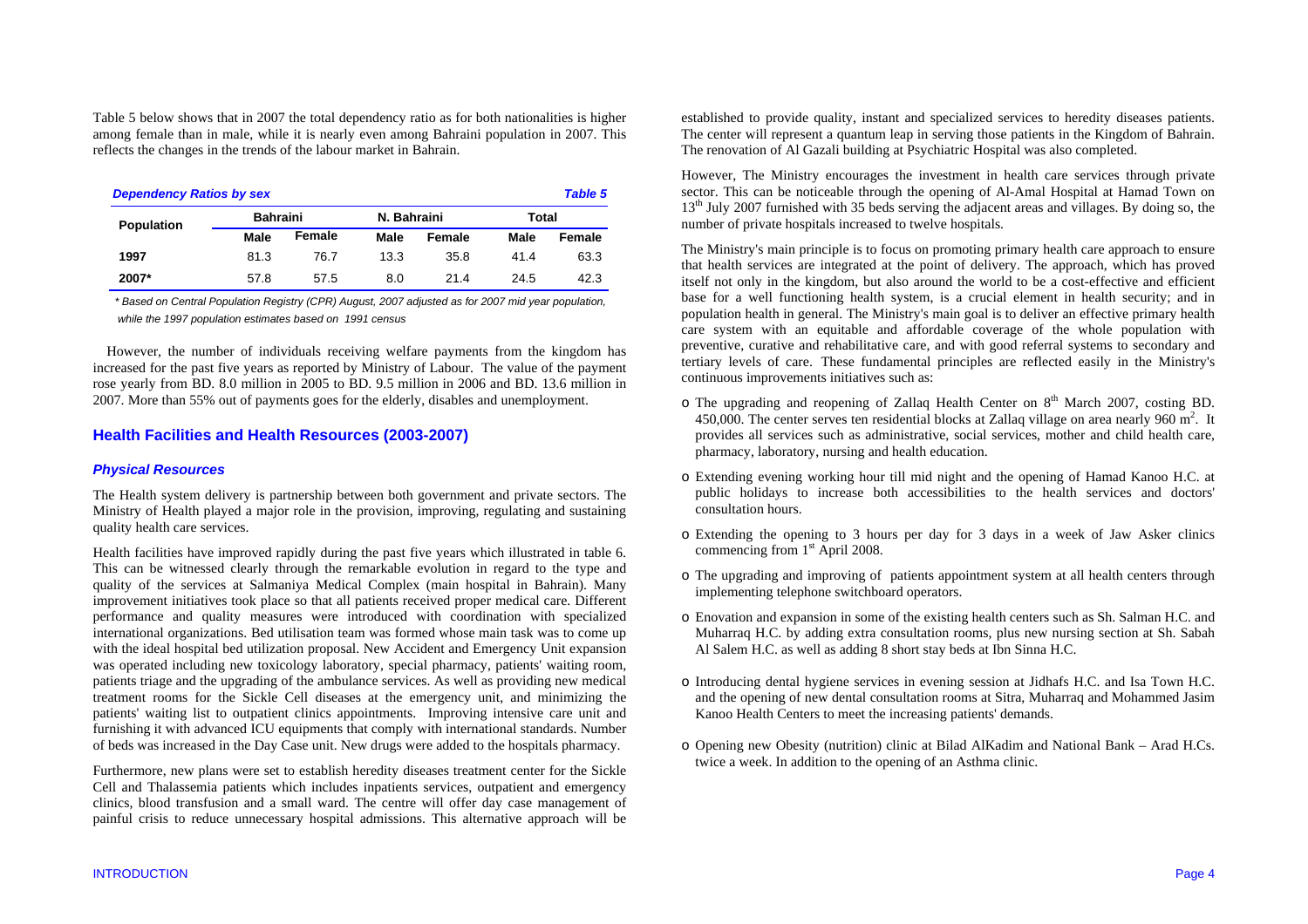#### *Health Facilities Table 6*

| <b>Description</b> |   | 2007*     | 2006      | 2005      | 2004      | 2003      | 1997      |
|--------------------|---|-----------|-----------|-----------|-----------|-----------|-----------|
| Hospitals          | G | 9         | 9         | 9         | 9         | 9         | 9         |
|                    | P | 12        | 11        | 9         | 6         | 6         | 3         |
| <b>Beds</b>        | G | 1,714     | 1,714     | 1,741     | 1,694     | 1,694     | 1305**    |
|                    | P | 329       | 323       | 292       | 215       | 215       | 138       |
| Primary            | G | 23        | 23        | 23        | 23        | 23        | 22        |
| Health<br>Care     | P |           | -         |           |           |           |           |
| Inpatients         | G | 80,219    | 81,360    | 84,167    | 78,356    | 77.710    | 58,840**  |
|                    | P | 18,751    | 15,580    | 14.094    | 10.863    | 8.387     | 4,759     |
| Outpatient         | G | 4,349,224 | 4.166.881 | 3,936,021 | 3,843,790 | 3.766.354 | 3.045.168 |
|                    | P | 686,734   | 594,071   | 510,129   | 483,786   | 420,463   | 164,135   |

 *G. = Government- Including Directorate of Health & Social Welfare (Ministry of Interior), P. = Private* 

*\* UBS Hospital was temporary close due to renovation.* 

 *\*\* Excluding The Military hospital* 

Previous table showed a remarkable increase in the health care facilities especially in private sectors, which nearly doubled from the past five years. In 1997, there were only three private hospitals but the number was tripled in 2007.

## *Financial Resources*

With growing population and aging, health care budgets are coming under mounting strain as the country strives to maintain and improve its services. Financial allocation for medical care has been raised substantially in recent years. But still they are not sufficient for the demands placed upon them.

Nowadays, the major challenge that the Ministry faced is to maintain current health services and strive for health for all. With the continuous increase of public demands on the health care services that has direct impact on the increment on the Ministry's resources (see table 7), the Ministry requires to find alternative sources to bring additional financial resources in order to at least sustain the best quality of health services.

|       |       |       |       |       | <b>Table 7</b> |
|-------|-------|-------|-------|-------|----------------|
| 2007  | 2006  | 2005  | 2004  | 2003  | 1997           |
| 7.8   | 7.5   | 8.0   | 7.4   | 7.5   | 8.7            |
| 144.5 | 118.0 | 103.1 | 88.4  | 80.6  | 61.3           |
| 121.1 | 147.7 | 138.1 | 120.9 | 113.8 | 90.0           |
|       |       |       |       |       |                |
| 5.5   | 4.4   | 4.0   | 3.8   | 3.4   | 2.6            |
| 46.8  | 43.1  | 36.6  | 32.2  | 30.7  | 23.0           |
| 187.2 | 172.5 | 146.2 | 129.3 | 122.7 | 92.0           |
| 67.0  | 55.7  | 44.8  | 42.2  | 45.7  | 9.4            |
| 480.8 | 444.6 | 369.0 | 347.5 | 343   | 599.9          |
|       |       |       |       |       |                |
| 25.1  | 24.4  | 22.1  | 22.5  | 22.7  | 20.2           |
| 59.9  | 60.2  | 56.5  | 58.2  | 58.8  | 56.7           |
| 15.0  | 15.4  | 21.4  | 19.3  | 18.5  | 23.1           |
|       |       |       |       |       |                |

 *1US\$ = 0.376 BD* 

*Source:1) Ministry of Finance - MOH budget include projects received 2) Ministry of Health- Directorate of Finance* 

The Ministry of Health took all the burden of providing free health care with a budget BD. 144.5 million in 2007, approximately 7.8% of the total government expenditure. The Ministry's recurrent expenditure was BD. 126.8 million with an increment of 15.6% from 2006 budget, whereas in 1997 the Ministry's budget was BD. 61.3 million which represented 8.7% as percentage of the total government expenditure. The Ministry's recurrent expenditure was BD. 55.8 million with an increment of 13.8% from previous year.

The Ministry of Health average expenditure per capita has increased from BD. 90.0 (equivalent to U.S \$239 per person) in 1997 comparing to BD. 121.1 (equivalent to U.S.\$ 322) in 2007. More than half of the Ministry budget was devoted to Secondary Health Care nearly 59.9% in 2007 and 56.7% in 1997. Only 25.1% of the Ministry's budget was devoted to Primary and Preventive Health Care in 2007 and 20.2 % in 1997.

The average cost per visits for Primary Health Care clinics was BD. 5.5 in 2007 with an increase of 111.5% since 1997 which was BD. 2.6. Similarly, the cost of the services per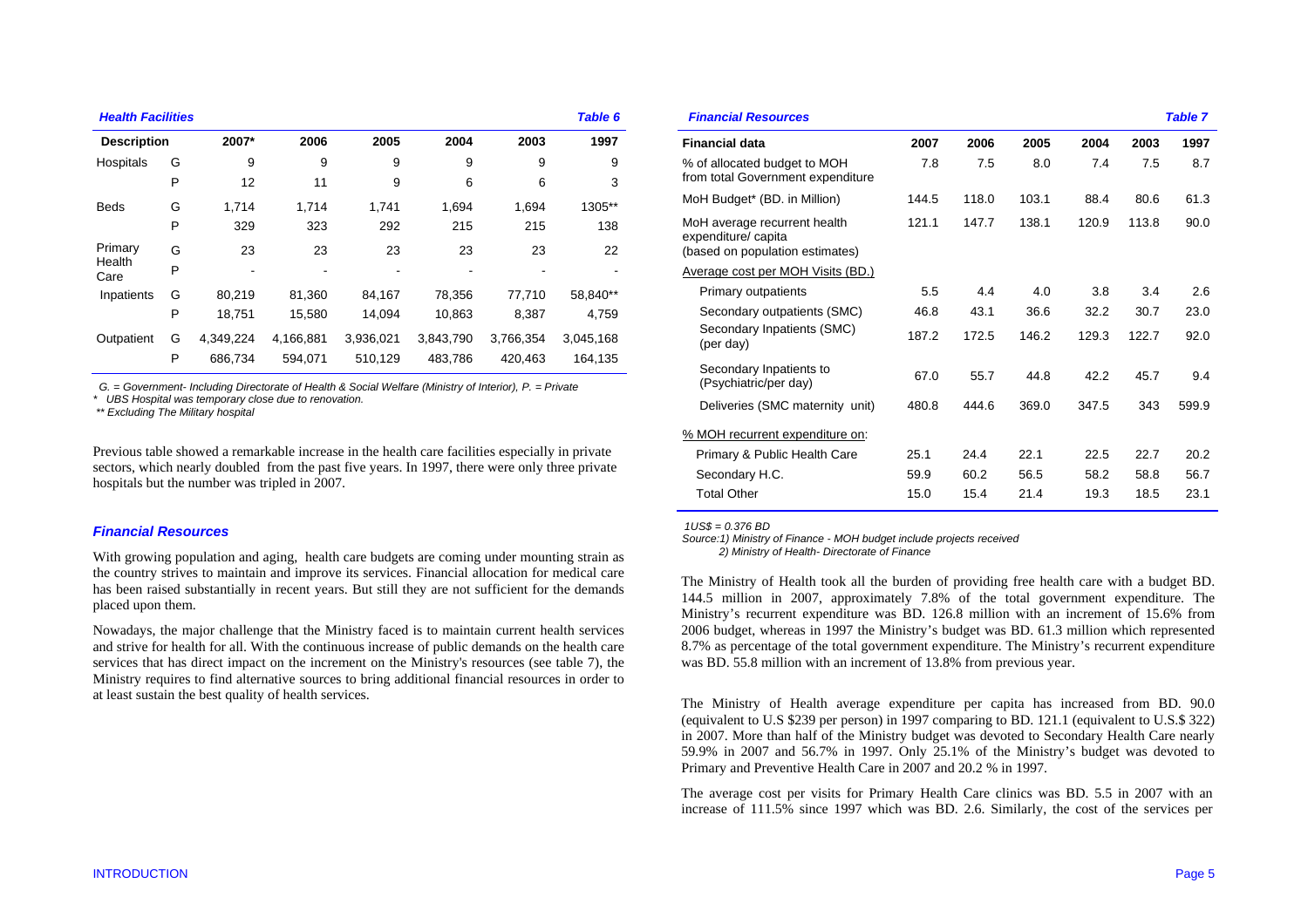person in the secondary health outpatients' clinics increased nearly 103.5% comparing to the past ten years, as it was BD. 23.0 in 1997 and BD. 46.8 in 2007. Moreover, the cost of the inpatient per day has also increased from BD. 92.0 in 1997 to BD. 187.2 in 2007. However, there was a decrease in the average cost of the deliveries by 19.8%, which was BD. 599.9 in 1997 and BD. 480.8 in 2007. (See table 7).

## *Human Resources*

Table 8 below shows the development of the medical resources over the past five years at the national level respectively. During the 1997, per 10,000 populations, there were 14.2 doctors, 1.3 dentists and 28.2 nurses, these numbers increased to 21.4, 3.2 and 41.9 in 2007. The nursedoctor ratio was 2.0 in 2007 and similarly 1997.

| <b>Human Resources</b>                       |      |      |      |      |      |       |
|----------------------------------------------|------|------|------|------|------|-------|
| <b>Indicators</b><br>(per 10,000 Population) | 2007 | 2006 | 2005 | 2004 | 2003 | 1997* |
| Doctors                                      | 21.4 | 27.6 | 27.2 | 22.4 | 18.5 | 14.2  |
| Dentists                                     | 3.2  | 4.1  | 4.1  | 3.7  | 2.7  | 1.3   |
| Nurses & Midwives                            | 41.9 | 55.0 | 52.9 | 49.5 | 45.8 | 28.2  |
| Nurse per doctors                            | 2.0  | 2.0  | 1.9  | 2.2  | 2.4  | 2.0   |
| <b>Bed</b>                                   | 19.7 | 27.4 | 28.1 | 27.0 | 27.6 | 23.3  |

*Excluding Military Hospital* 

*Note: Increase in population has direct impacts on rates* 

Although, the number of doctors was increased by 8.7% in 2007 from 2006, but there was a decrease of 22.8% in the rates of doctors per 10,000 populations. Similarly, happened for nurses the increment in 2007 was 6.6% from 2006, but, there was a decrease in the rate by 24.4% per 10,000 populations. The drop in the rates of medical human resources per 10,000 populations in both government and private health sectors was mainly of the increase in population in 2007.

#### *22.418.527.227.621.43.24.1* $41$ *3.72.741.95552.945.849.50 10 20 30 40 50 602007200620052004<sup>2003</sup> Nurses Dentists Doctors Medical Human Resources per 10,000 population Figure 2*

## **Health Status of the Community**

The following are selected standard health indicators that reflect Bahrain's improving health status.

## *Child Birth*

Although the birth and fertility rates show a downward trend, the volume of births has risen consistently due to the size of childbearing female population. Relevant socio-economic factors affecting childbirths include income, nutrition, and education. Literacy among woman is one of the highest in the Gulf region at 83% (census 2001). It is desirable to improve on woman education in order to improve family health and reduce the incidence of unnecessary premature births, still births and prenatal deaths.

The quality of antenatal care are improved via Mother and Child Health Care services at the Health centers, such as the introduction of ultrasound facilities at MCH units so that abnormalities can be identified earlier thus increasing the chances of survival.

The Ministry give special attentions to the quality of antenatal services provided in Mother and Child units at all the Health Centers. A great number of pregnancies have been subject to both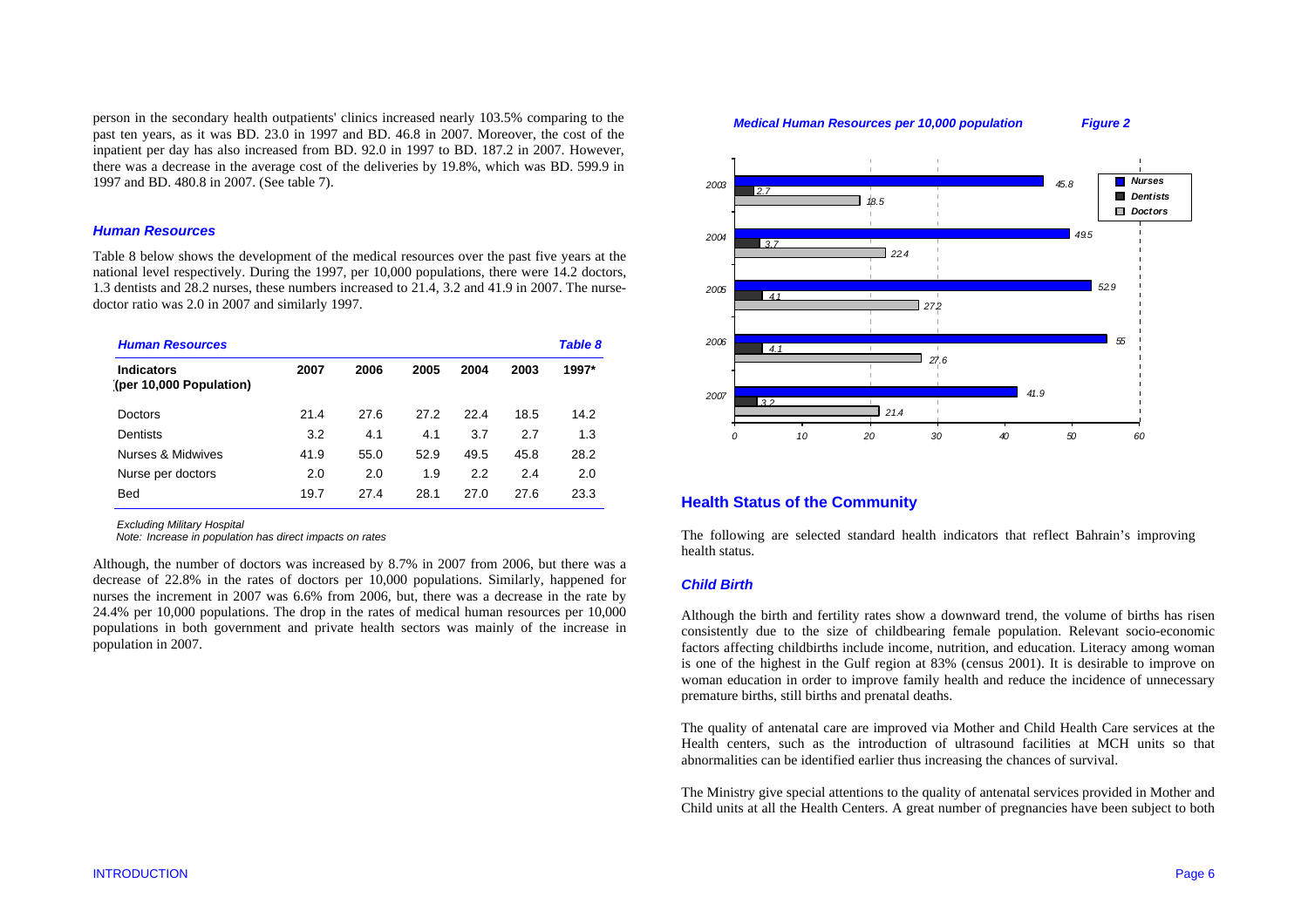primary and secondary care. 99.4% of births are attended by trained medical staff. The average visits to antenatal clinics at health centers were approximately 6 visits per live births in 2007.

Total fertility rates (per woman of age 15-49) was 2.7 for Bahrainis and 1.3 for Non Bahrainis and 2.0 for both in 2007, while it was constant for the five previous years at 3.0 for Bahrainis, 2.0 for Non Bahrainis and 2.5 for both.

| <b>Births Statistics</b> |        |        |        |        |        | <b>Table 9</b> |
|--------------------------|--------|--------|--------|--------|--------|----------------|
| <b>Health Indicators</b> | 2007   | 2006   | 2005   | 2004   | 2003   | 1997           |
| Total births*            | 16.077 | 15.128 | 15.235 | 15.039 | 14.674 | 12.992         |
| Total live births        | 15.968 | 15.043 | 15.123 | 14.915 | 14.568 | 12.879         |
| Total deliveries**       | 15.877 | 14.965 | 14.992 | 14.786 | 14.463 | 12.868         |
| Abortion (Miscarriages)  | 2.014  | 2.297  | 2.078  | 1.505  | 1.630  | $\cdots$       |

 *\* Reported cases excluding those born abroad.* 

 *\*\* A delivery may include one or more births* 

## *Vital Statistics*

Table 10 shows that crude birth rate per 1000 population indicator was floating between 20.8 (1997) and 20.2 (2006). It dropped to 15.4 per 1000 population in 2007 mainly because of the rapid increase in the 2007 population.

 Crude birth rate per 1000 population was 21.1 for two concussive years, 2003 and 2004, while it started to decline in 2005 and 2006. There was a fluctuation in infant mortality rate per 1000 live births from 9.1 in 2004 to 7.6 in 2006. It was nearly equal in 2007 (8.3) and 1997 (8.4). The Ministry of Health formed a committee in 2004 to investigate the main reasons behind the increment of the infant mortality rate and the result was published separately in a supplementary report.

#### *Vital Statistics as reported by Public Health Directorate Table 10*  **Health Indicators 2007 2006 2005 2004\* 2003 1997** Crude birth/1000 population 15.4 20.2 20.9 21.1 21.1 20.8 Still birth rates/1000 births 6.8 6.2 7.4 8.2 7.2 8.7 Infant mortality rate/1000 live births 8.3 7.6 8.9 9.1 7.3 8.4 Premature birth rate/1000 live births 110.0 102.6 98.5 108.4 111.5 65.1 Sex ratio at birth : Male / (per 100 Female) 103.6 102.6 103.8 100.5 101.5 105.5 Maternal mortality rate/ 100,000 live births 18.8 13.3 6.6 20.1 20.6 31.1 Under 5 yrs mortality/1000 live births 10.3 10.1 10.9 10.8 9.5 10.7

2.2 2.4 2.7 2.6 2.2 1.9

2.2 3.1 3.1 3.1 3.1 2.9

74.8 74.8 74.8 73.8 73.8 72.4

2.6 2.7

2.0 2.5 2.6 2.6 2.6

 *\* Studies on Infant mortalities were conducted and the data were modified accordingly* 

 *\*\* Note: Increase in population (2007) has direct impacts on rates* 

## *Pre Term Births*

Under 5 yrs mortality/1000

Total Fertility Rate per woman

child <5 yrs old

(Female 15-49)

population

both sex

Crude death rate/1000

Life expectancy rate at birth

The number of premature births (birth occurring earlier than 37 completed weeks of gestation) was increased continuously since 2005. The trend of the premature birth is tending to go upward (see figure 3 below). A team was formed in conjunction with the Pediatric department at Salmaniya Medical Complex (the main general hospital in the kingdom) to study this issue thoroughly and submit a scientific justification and a proposed solution. The real concern is not only because of the implied increase in death and disability but also because of the enormous costs involved in care of premature infants.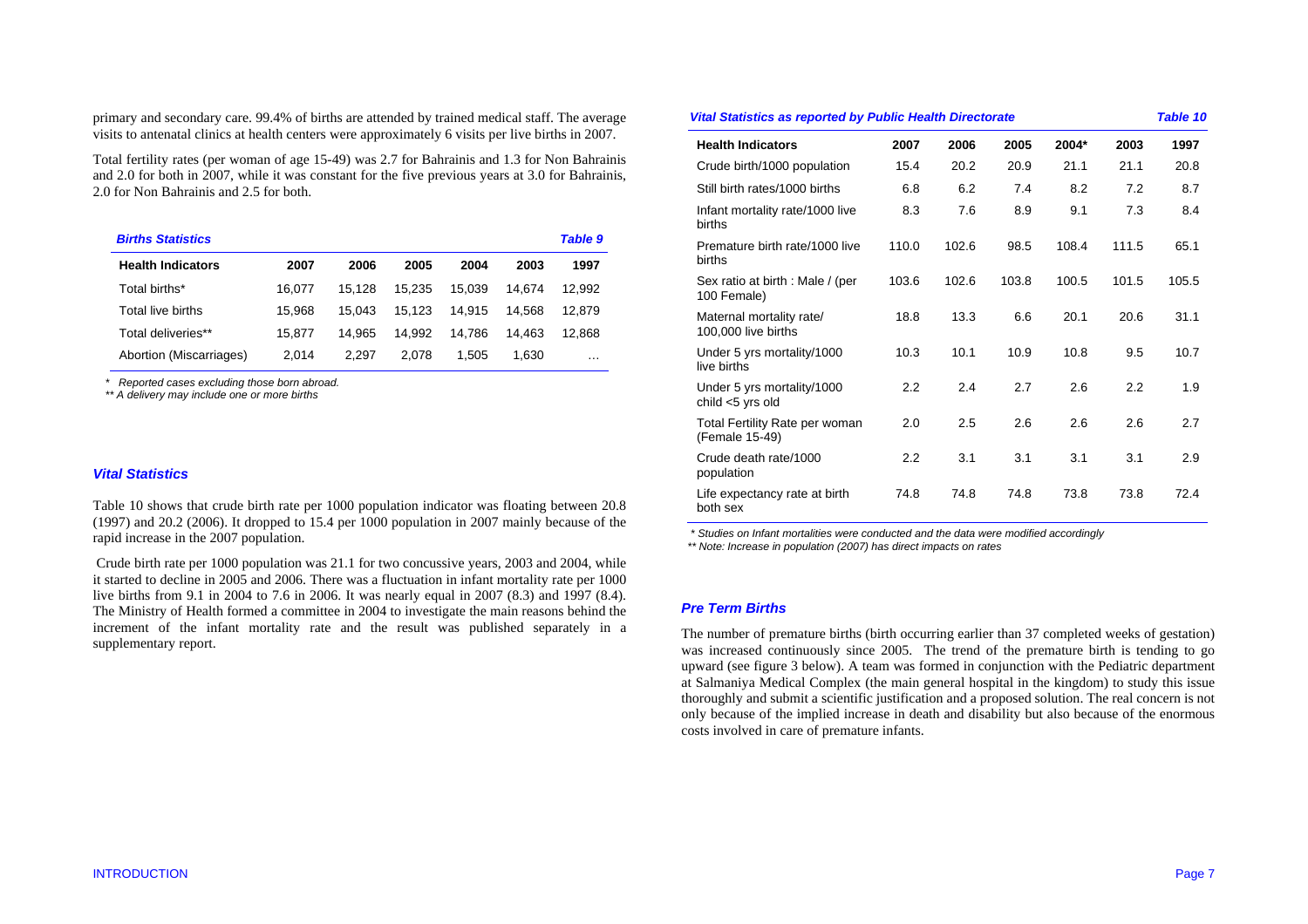

"Infants born prematurely have an increased risk of death in the first year of life. More than half of the born before six months gestation die within weeks of births; prematurely account for nearly a quarter of all deaths in the first month of life." (By Warren King**,** *Seattle Times medical reporter*). They are also at a greater risk for developing serious health problems such as: cerebral palsy, mental retardation, chronic lung disease, blindness or deafness.

Although there are several known risk factors for prematurely (see below), nearly half of all premature births have no known cause. When conditions permit, doctors may attempt to stop premature labor, so that the pregnancy can have a chance to continue to full term, thereby increasing the baby's chances of health and survival. However, there is currently no reliable means to stop or prevent preterm labor in all cases. Listed below are some examples of known factors related to premature births:

- A woman's previous history of preterm birth, or pregnancies that ended in miscarriage.
- Multiple pregnancies (twins, triplets, etc.) are at a higher risk for premature birth. Uterine or cervical abnormalities.
- Certain chronic disease such as high blood pressure, kidney disease and diabetes.
- Infections of the cervix, uterus or urinary tract. Certain STDs, Beta Strep.
- Substance abuse of tobacco, alcohol and other drugs.
- Woman who has tried to conceive for more than a year before getting pregnant are at a higher risk for premature birth. A recent study done by Dr. Olga Basso of the University of Arhus in Denmark and Dr. Donna Baird of the U.S. National Institute of Environmental Health Sciences suggests that women who had difficulty conceiving were about 40% higher risk of preterm birth than those who had conceived easily.
- Women under 18 or over 35 are at a higher risk for premature birth.

Medium Projections of mean life expectancy rate at birth for both males and females was 74.8 years in 2007, 73.1 for male and 77.3 for female. Comparing to 1997, it was 72.4 for both male and female; while life expectancy 70.4 for male and 75.3 for female respectively. This is a substantial achievement as the Global indicator No.10 stated that [the averaged life expectancy rate at birth should be 62 years].

## *Infant Mortality*

Infant mortality (IM) is the number of newborns dying under a year of age. In past times, infant mortality claimed a considerable percentage of children born, but the rates have significantly declined in modern times, mainly due to improvements in basic health care, though high technology medical advances have also helped. Infant mortality rate is commonly included as a part of standard of living evaluations in economics (refers to the quality and quantity of goods and services available to people and the way these services and goods are distributed within a population).

*Infant Top Leading Causes of Death 2003- 2007 Table 11* 

| <b>Causes of Death</b>                                                            | 2007 | 2006          | 2005 | 2004 | 2003 |
|-----------------------------------------------------------------------------------|------|---------------|------|------|------|
| Certain conditions originating in the prenatal<br>period                          | 50   | 56            | 62   | 78   | 50   |
| Congenital malformation, deformations and<br>chromosomal abnormalities            | 49   | 31            | 39   | 43   | 47   |
| Symptoms, signs and Abnormal Clinical &<br>Lab. Findings not Elsewhere Classified | 12   | 14            | 5    |      | 4    |
| Mental and Behavioral Disorders                                                   | 6    | $\mathcal{P}$ | 3    | 2    |      |
| Diseases of Respiratory System                                                    | 5    | 4             | 7    | 6    | 2    |
| Others                                                                            | 11   | 8             | 18   | 6    | 4    |
| Total                                                                             | 133  | 115           | 134  | 135  | 107  |

Depending on the time of death, infant death can be classified as neonatal death (i.e. death during the first 4 weeks of life) and Post-neonatal death (i.e., death after the first 4 weeks but within one year of life). Neonatal death can be further classified into early neonatal death (i.e., death during the first week of life) and late neonatal death (i.e., death during the second to the forth weeks of life).

As described previously, infant mortality rate (IMR) can be partitioned into two components: Neonatal mortality and Post-neonatal mortality. Neonatal mortality is usually associated with prenatal factors, including low birth weight/ prematurely and severe congenital anomalies. However' Post-neonatal mortality is often associated with factors after birth, including lack of breastfeeding and malnutrition (which predispose the infants to infection), smoking in the household, and injuries. Figure 4 show that, neonatal mortality in Bahrain had already started to increase in 2003. However, this increase was partially masked by the decline in Postneonatal, similarly in 2007.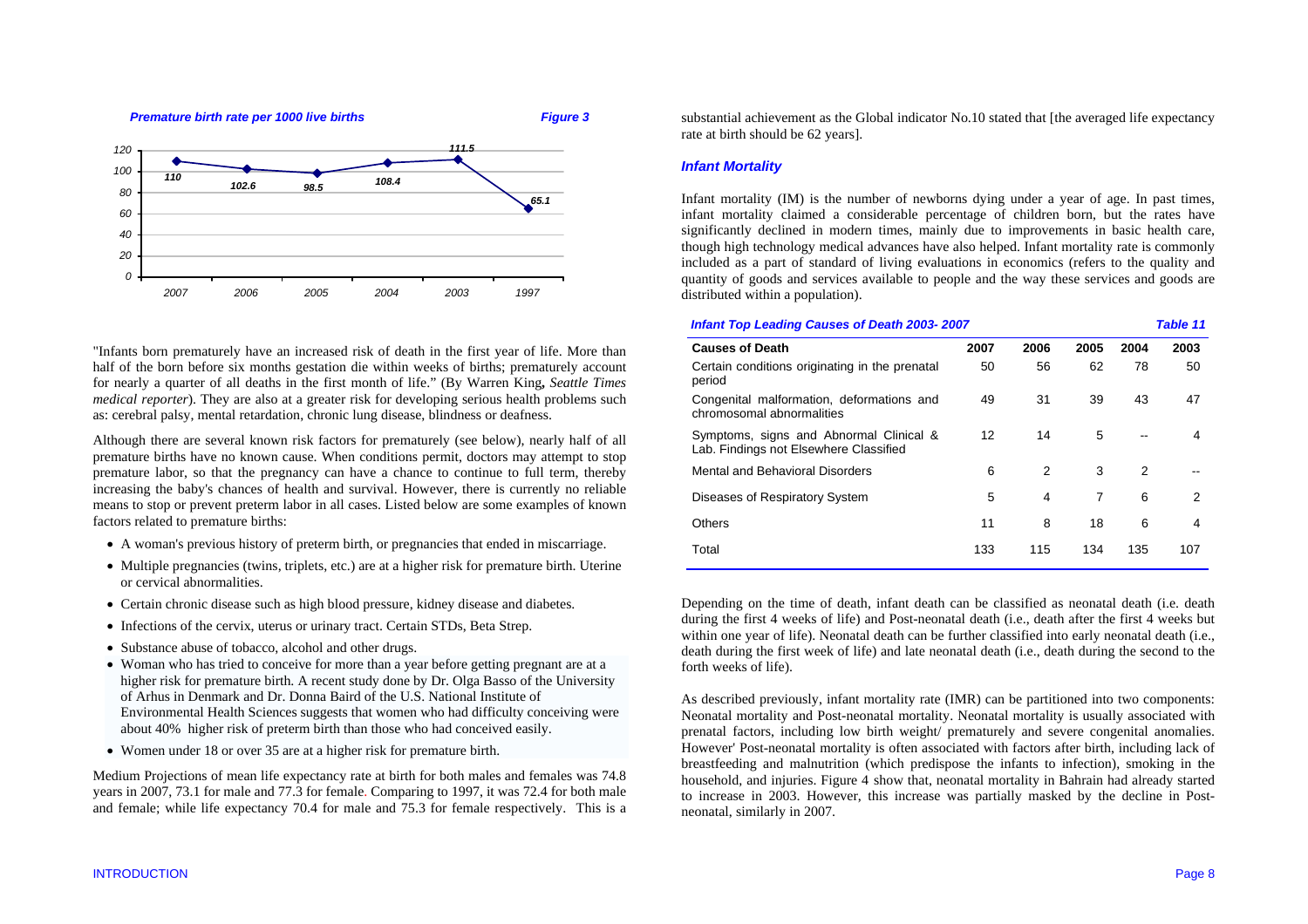#### *Infant Mortality Rate per 1000 live Birth 199***7***-200***7** *Figure 4*

**3.9 3.8 3.4**

*18.6*

*7.67.7* **5.0**

**8.9**

**3.7**

*Neonatal*

**7.6**

**4.9**

**8.3**

**3.4**

*KSABahrainUAE*





**5.7**

*2007 2006 2005 2004 2003 2002 1997*

**9.1**

**5.0**

**7.3**

**7.0**

**2.3**

*Postnatal Infant Mortaliy*

**3.8**

**3.2**





### *Nutritional Status of Children*

Birth weight is an indicator of the health and nutritional status of mothers, as well as a prediction of infant health and development. In Bahrain, the percentage of newborns with birth weight at least 2.5 kg. has remained relatively constant for the past five years at 91.4%, 92.0%, 92.2%, 91.8%, 90.0%, and 90.4% for the years 2007, 2006, 2005, 2004, 2003 and 1997 respectively. In addition to that, the percentage of children below five years with weight-forage values corresponding to acceptable standard reference values has significantly increased since the early Nineties from 77% to remain relatively stable around  $(92+.5%)$  for the past five years.

## *Mortality*

**5.4**

**8.4**

**3.0**

In 2007, there were 2,270 deaths reported by Public Health Directorate as compared to 1,822 in 1997. Most of the reported deaths occurred in the hospitals (nearly half of them 49.9% were discharges dead from Salmaniya Medical Complex). The crude death rate continues to be very low and nearly constant (3.1 per 1000 population) since 1997 while a decrease occurred in 2007 to 2.2. Out of the total deaths 48.4% were among elderly age 65+ years old. Most deaths by gender recorded in Bahrain were among male 62.7% rather than female.

Although deaths from symptoms, signs and abnormal clinical and laboratory findings not elsewhere classified (ill defined) increases this year also representing the first cause of deaths (44.8 per 100,000 population), with decrease of 24.6% from last year and is nearly 20.5% out of the total deaths.

Diseases of the circulatory system (Cardio Vascular Diseases) constitute the highest single cause of mortality in Bahrain with rate of 43.0% per 100,000 populations, about 19.7% out of total deaths. 44.5% out of the Cardio Vascular deaths was due to hypertension. Deaths by gender showed that in general deaths due to the diseases of circulatory system are higher among men than women (63.1% per 100,000 males' population and 52.8% per 100,000 females).

The known risk factors for CVD such as smoking, and raised blood cholesterol, and the risk makers such as lack of physical activity, obesity, and alcohol consumption are expected to have increased in Bahrain over the last two decades. In addition to that, the continuing rises in the incidence of the cardiovascular in association with the rise in the size of the population over sixty five years of age who represent nearly 2.5% of the total population in 2007.

Endocrine, nutritional and metabolic diseases was the third most common cause of death in Bahrain representing 24.1 % per 100,000 populations in 2007; about 11% of total deaths with a decrease 37.6% from 2006. However, out of these deaths there were 26.5 deaths every 100,000 female populations, in contrast of 22.5 deaths per 100,000 males. This was mainly due to Diabetes Mellitus which represent 89.2% out of these deaths.

Deaths from Neoplasm or Cancer became the forth cause of deaths in Bahrain (23.1 per 100,000 populations), accounting for about 10.6% of total deaths with a decline of 32.3% from 2006. Out of these deaths 60% was males and 40% females. Deaths due to malignant Neoplasms of bronchus and lungs were the highest especially among male, followed by breast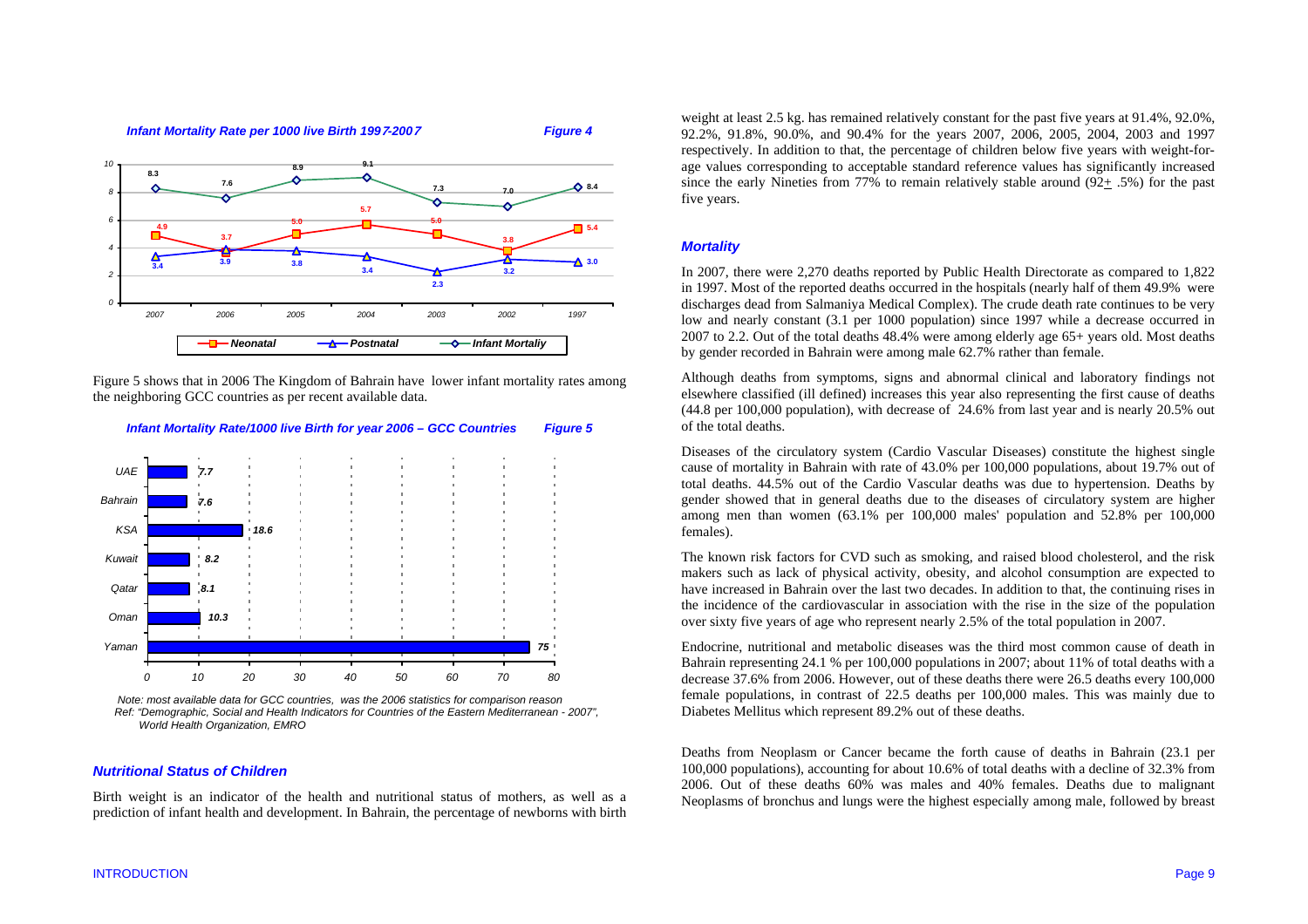cancer deaths among females. The great majority of deaths (61%) from Cancer were in age group over 60 years. (See table 12).

However, deaths from external causes of morbidity and mortality ranked as fifth cause of deaths (9.9% out of total deaths) in the Kingdom with 21.6 per 100,000 populations. 44.4% out of the total was due to transport accidents and 16.8% was due to intentional self harm by hanging, strangulation and suffocation, undetermined intent and 38.8% other external causes of deaths and poisoning.

| <b>Top Leading Causes of Death</b>                                                |       |      |      |      | Table 12 |
|-----------------------------------------------------------------------------------|-------|------|------|------|----------|
| <b>Causes of Death</b><br>(rates per 100,000 Population)                          | 2007* | 2006 | 2005 | 2004 | 2003     |
| Symptoms, signs and Abnormal Clinical & Lab.<br>Findings not Elsewhere Classified | 44.8  | 59.4 | 59.2 | 61.5 | 39.3     |
| Diseases of Circulatory System                                                    | 43.0  | 60.5 | 59.9 | 69.0 | 86.6     |
| Endocrine, Nutritional & Metabolic Disorder                                       | 24.1  | 46.3 | 32.2 | 28.7 | 24.2     |
| Neoplasm                                                                          | 23.1  | 34.1 | 36.8 | 37.2 | 39.3     |
| External causes of morbidity and mortality<br>(accident, injuries & Poisoning)    | 21.6  | 36.6 | 28.3 | 28.1 | 26.5     |
| <b>Respiratory System</b>                                                         | 16.6  | 17.1 | 19.7 | 17.7 | 20.7     |
| <b>Genitourinary System</b>                                                       | 10.0  | 10.9 | 12.6 | 12.0 | 11.0     |
| Certain Infectious & Parasitic Diseases                                           | 6.6   | 11.4 | 13.0 | 11.2 | 11.9     |
| Digestive System                                                                  | 5.9   | 7.8  | 9.0  | 9.6  | 13.8     |
| Certain Condition Originating in the perinatal<br>period                          | 5.8   | 7.7  | 8.6  | 12.0 | 7.3      |

 *\* Note: Increase in population in 2007 has direct impact on rates* 

One of the recommendations of the World Health 2003 Report "Reducing Risks report" was that "countries should give top priority to developing effective, committed policies for the prevention of globally increasing high risks to health." The main risk factors as defined by WHO are high blood pressure and high blood cholesterol are closely related to excessive consumption of fatty, sugary and salty foods. They become even more lethal when combined with the deadly forces of tobacco and excessive alcohol consumption and unsafe sex in connection with HIV/AIDS.

## *Morbidity*

The health problems of Bahrain are those generally found in countries passing through the stage of transition from developing to developed nations. Communicable diseases are declining as the major causes of mortality and morbidity. They are being replaced by noncommunicable ones such as cardiovascular diseases, cancer, metabolic diseases, accidents and congenital anomalies. The main causes of hospital admissions, based on the statistics of Salmaniya Medical Complex are illustrated in table 13.

Spontaneous abortion/miscarriages were the most common complication in pregnancies throughout the world. The SMC data showed that most of the listed morbidity has risen for over the past five years. This may highlight that more attention should be given to the environmental risks, community lifestyle, anti smoking campaigns, and health education and practices.

| <b>Discharges from Salmaniya Medical Complex<sup>1</sup> (Top Ten Morbidity)</b> |        |        |        |         |         |  |  |
|----------------------------------------------------------------------------------|--------|--------|--------|---------|---------|--|--|
| <b>Morbidity</b><br>(rates per 100,000 Population)                               | 2007*  | 2006   | 2005   | 2004    | 2003    |  |  |
| Complication of pregnancy,<br>childbirth & puerperium (15-49) <sup>1</sup>       | 4074.6 | 5513.9 | 5786.6 | 6.002.6 | 6.231.7 |  |  |
| Spontaneous abortion (15-49) <sup>1</sup>                                        | 519.4  | 746.8  | 815.4  | 885.5   | 895.0   |  |  |
| Hereditary anemia                                                                | 380.5  | 517.4  | 456.8  | 414.3   | 363.8   |  |  |
| Neoplasm                                                                         | 162.8  | 217.4  | 217.2  | 221.4   | 220.3   |  |  |
| Ischemic heart disease                                                           | 96.2   | 181.1  | 174.4  | 172.7   | 165.4   |  |  |
| <b>Diabetes</b>                                                                  | 81.1   | 120.5  | 192.6  | 106.6   | 107.2   |  |  |
| Asthma                                                                           | 39.2   | 65.9   | 61.5   | 62.4    | 56.6    |  |  |
| Acute respiratory infection                                                      | 16.8   | 36.6   | 26.8   | 23.9    | 30.9    |  |  |

*\* Note: Increase in 2007 population has direct impact on rates* 

 *1 Rates per 100,000 females age 15-49 yrs*

It was noticeable that there were more female discharges per 100,000 females due to Asthma (49.4), Neoplasm (233.5), Diabetes (89.9), and Acute Respiratory Infection (18.4), comparing to more discharges per 100,000 male due to Heredity anemia (393.2) and Ischemic Heart Diseases (117.4). The decrease of the rates in some health issues was due to both the opening of more specialized clinics at primary health care and the expansion of private sectors.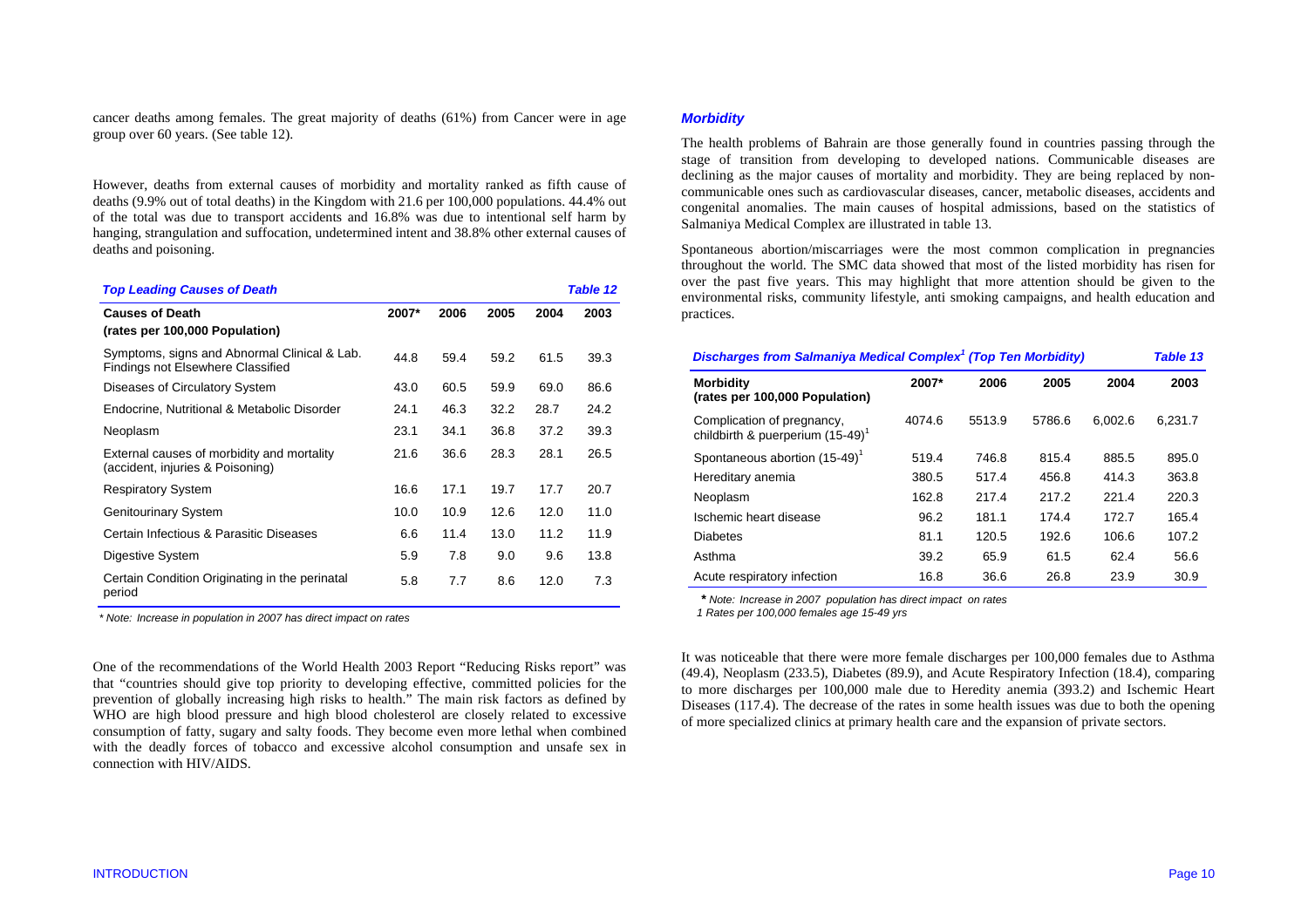## *Immunization*

Due to an efficient Expanded Program on Immunization (EPI) and high immunization coverage more than 98%, childhood communicable diseases have been almost eradicated in Bahrain. According to the World Health Organization (WHO) Immunization Recommendation Schedule, Measles vaccine as single antigen dose1 and MMR as dose2 were replaced by MMR1 given to children at one year of age MMR2 at 4-6 years of age since 1999. (See table 14).

The EPI team coordinates with the Ministry of Education to carry out the immunization activities on the schools children at all levels for both government & private under the umbrella of School Health Program.

| <b>Immunization Coverage Percentage</b> |       |      |      |      | <b>Table 14</b> |
|-----------------------------------------|-------|------|------|------|-----------------|
| <b>Immunization Against</b>             | 2007* | 2006 | 2005 | 2004 | 2003            |
| DPT                                     | 96.7  | 98.4 | 98.2 | 97.7 | 97.3            |
| Mumps, Measles, Rubella (MMR1)          | 100   | 100  | 100  | 99.0 | 100             |
| Mumps, Measles, Rubella (MMR2)          | 100   | 99   | 99.1 | 100  | 99.5            |
| Poliomyelitis                           | 96.7  | 98.4 | 98.1 | 97.7 | 97.3            |

*\* Note: Increase in population 2007 has direct impact on rates* 

## *Communicable Diseases*

Bahrain made remarkable achievements in eradicating most of the communicable diseases for the past decade, there were no cases reported of the Diphtheria, Whooping Cough, Neonatal Tetanus, Haemophilus meningitis and Poliomyelitis. Bahrain continued its efforts to develop national capacity in diagnosing the diseases, in counseling patients and in providing appropriate medical treatments services, as well as, to strengthen public awareness.

Table 15 shows that there were some variations in the rates trend of some of communicable diseases for the past five years. There were a marked rise in some of Gonococcal Infection in 2003 to 70.8/100,000 population with slight decrease in 2004 and 2005, the number started to rise again since 2006. Syphilis showed that there was a continuous increase in incidence rates to reach 237 cases (32.7/100,000 pop.) in 2005, while there was a drop in number of the cases to 183 (24.6/100,000 pop.) in 2006. But in 2007 there were 232 new cases.

Furthermore, number of incidences remains nearly constant in both 2005 and 2006 such as number of cases in Pulmonary TB 170 in 2006 and 171 in 2005, but the number of incidences was increased in 2007 to reach 180. Number of cases of Malaria (P.vivax) was 92 cases in 2007 (8.9/100,000 comparing to (7.7/100,000 pop.) in 2006. There was a decrease also in number of new cases of all types of Viral Hepatitis cases as shown in the table.

Most of the Sexual Transmission Diseases cases were increased lately due to unsafe relations and among age group (15-24) years old. However, there are sudden drops in the numbers of reported cases of most of the communicable diseases. This might be due to patients visited private clinics and cured without taking any laboratory sample for further conformation of the disease. The drop in the number of reported incidences in nearly most of the sexual transmitted diseases were mainly due to the under reporting of the private sectors for patients' confidentiality reasons and the increase number of private laboratories and pharmacies.

| <b>Communicable Diseases Rates (Reported Incidences)</b><br><b>Table 15</b> |       |      |      |      |          |  |
|-----------------------------------------------------------------------------|-------|------|------|------|----------|--|
| <b>Disease</b>                                                              | 2007* | 2006 | 2005 | 2004 | 2003     |  |
| (rates per 100,000 Population)                                              |       |      |      |      |          |  |
| Pulmonary TB                                                                | 17.3  | 22.9 | 23.6 | 17.8 | 19.1     |  |
| Gonococcal Infection                                                        | 33.9  | 31.1 | 29.3 | 32.9 | 70.8     |  |
| Syphilis                                                                    | 22.3  | 24.6 | 32.7 | 27.0 | 35.1     |  |
| Other Sexual Transmitted Diseases                                           | 8.1   | 20.1 | 59.8 | 64.8 | $\cdots$ |  |
| <b>Viral Hepatitis</b>                                                      |       |      |      |      |          |  |
| A                                                                           | 11.8  | 19.4 | 26.1 | 34.8 | 34.2     |  |
| B                                                                           | 2.3   | 2.8  | 3.7  | 4.9  | 3.0      |  |
| C                                                                           | 0.3   | 0.9  | 0.6  | 1.6  | 2.0      |  |
| E                                                                           | 1.3   | 2.2  | 2.6  | 4.8  | 3.2      |  |
| Malaria (P.falciparum)                                                      | 0.7   | 1.5  | 1.5  | 0.4  | 4.6      |  |
| Malaria (P.vivax)                                                           | 8.9   | 7.7  | 7.9  | 11.5 | 8.0      |  |
| Malaria Mixed                                                               | 0.1   | 0.3  | 0.4  | 0.1  |          |  |

*\* Note: Increase in population has direct impacts on rates*